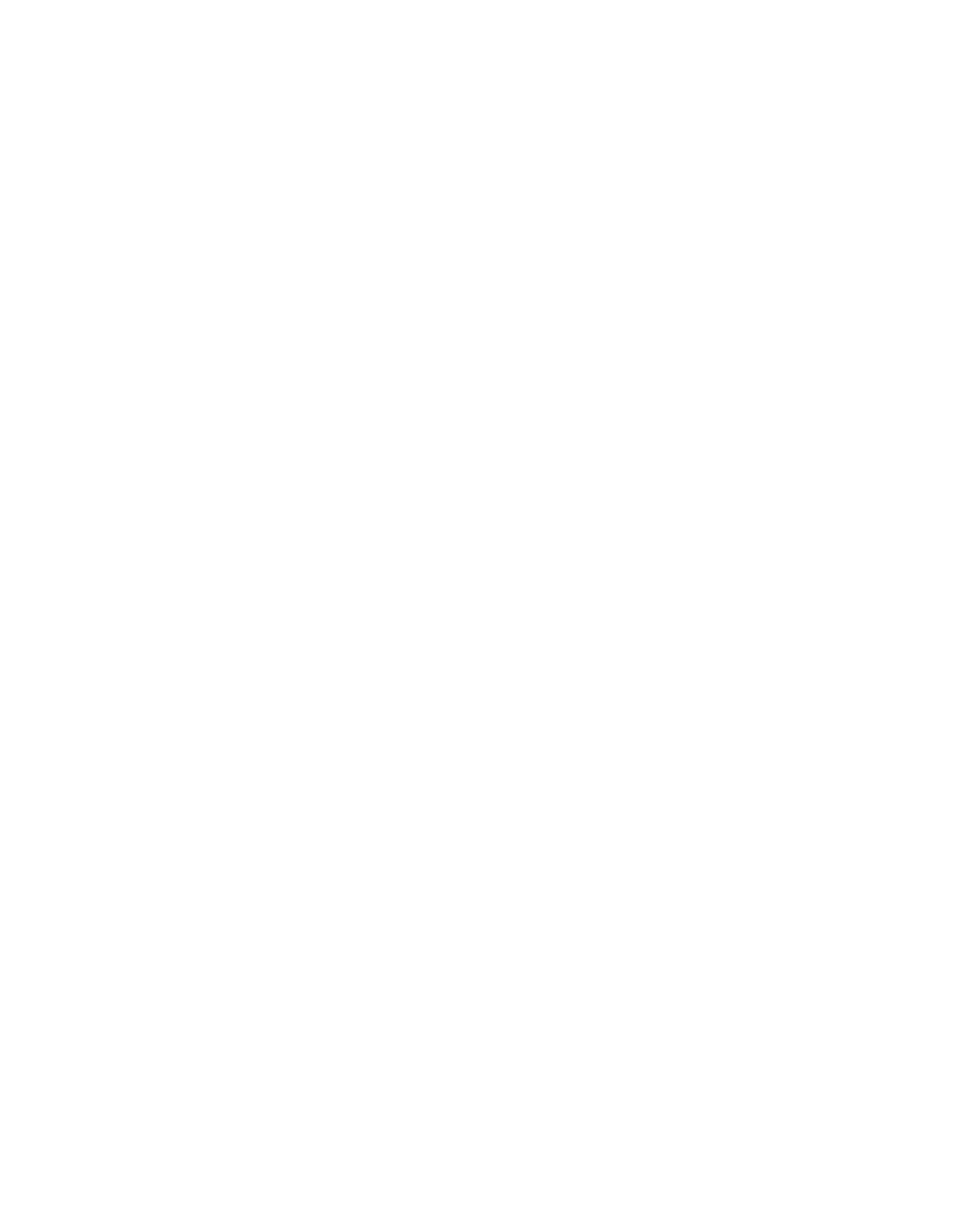# **TABLE OF CONTENTS**

| <b>SECTION I – INTRODUCTION</b>                                |   |
|----------------------------------------------------------------|---|
|                                                                |   |
|                                                                |   |
| <b>SECTION II- REAL PROPERTY TAXES AND REVENUE INCREASES</b> 2 |   |
|                                                                |   |
|                                                                |   |
|                                                                |   |
|                                                                |   |
| <b>SECTION III - EXPENDITURE REDUCTIONS</b>                    |   |
|                                                                |   |
|                                                                |   |
|                                                                |   |
|                                                                |   |
|                                                                |   |
| <b>SECTION IV - DEFICIT FINANCING</b>                          | 5 |
|                                                                |   |
|                                                                |   |
|                                                                |   |
|                                                                |   |
| <b>SECTION V - ASSET SALES</b>                                 | 8 |
|                                                                |   |
|                                                                |   |
|                                                                |   |
| <b>SECTION VI - CONCLUSION</b>                                 | 8 |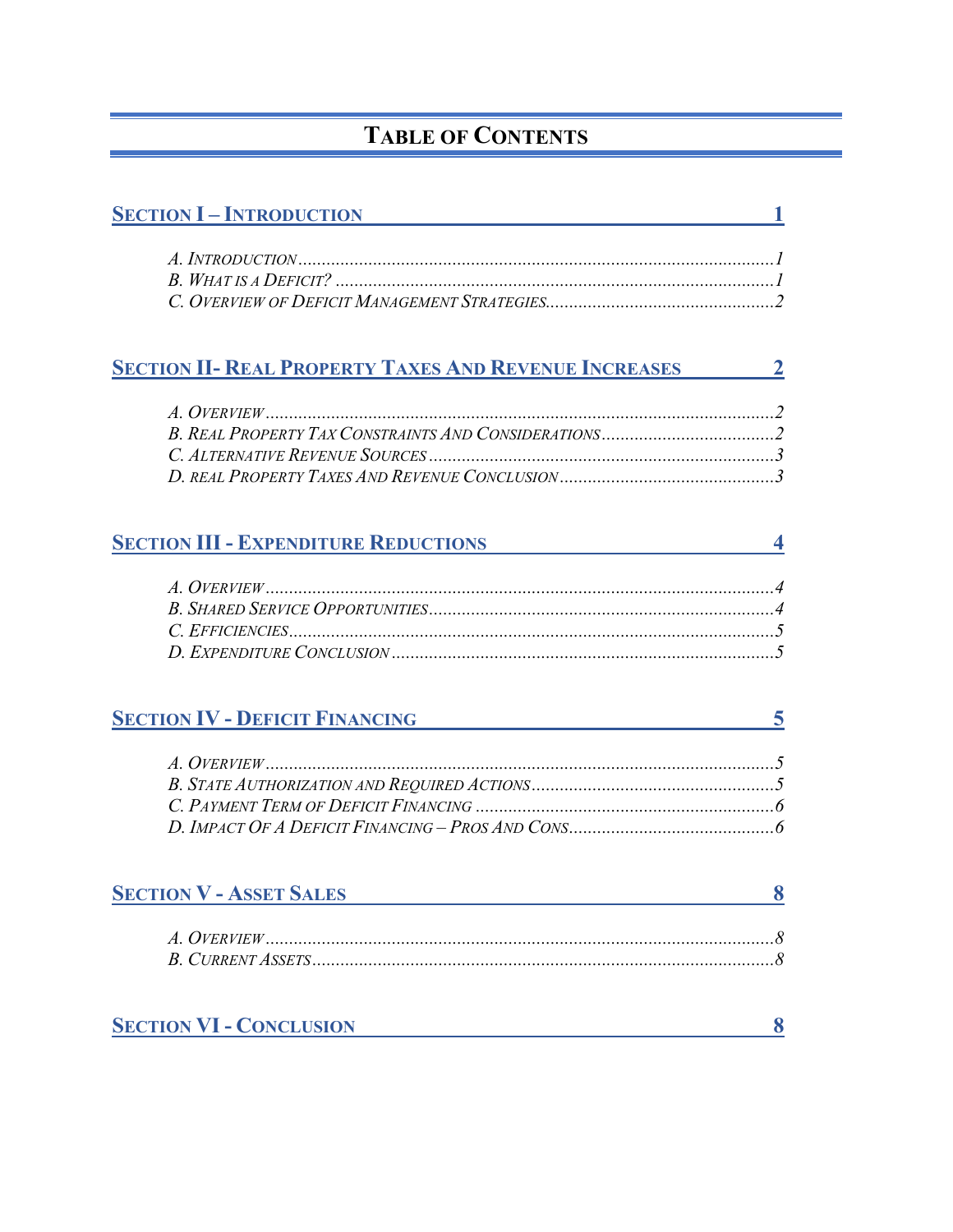# **SECTION I INTRODUCTION**

#### **A. INTRODUCTION**

In the wake of the Federal criminal convictions and SEC civil settlement of charges of improper financial management and fraudulent misrepresentation in financial reporting, the Town of Ramapo, Rockland County, New York (the "Town"), continues to focus on rebuilding its fiscal operations. Although audited financial statements for the Town's 2015, 2016 and 2017 fiscal years are presently not available, the unaudited accounts reveal a materially negative fund balance in the General Fund. The Town commissioned Capital Markets Advisors, LLC – Strategic Consulting Group ("CMA") to develop this analysis(the "Analysis") to identify various options, which can be considered and utilized by Town officials in an effort to address the forecasted deficit. The strategies detailed throughout this Analysis were selected for review of their feasibility with Town officials. *Each strategy will require additional fiscal and legal analysis.*

### **B. WHAT IS A DEFICIT?**

An operating deficit occurs when expenditures exceed income (or revenues) over a given period of time. Operating deficits can be a solitary occurrence or it can become a chronic problem, which recurs over a number of years. When operating deficits become recurring, it is an indicator that the entity's budget is not structurally sound. A budget can fall out of structural balance for several reasons. Two of the most common causes include the use of unrealistic revenue/expenditure expectations or an over dependence on one-time sources of revenue or "one shots". If recurring operating deficits become a problem, the long-term effects can hinder a municipality's ability to provide essential services to its residents. Persistent deficits also generally suggest a liquidity problem; in other words, access to cash on hand. As you may imagine, poor liquidity can potentially lead to a host of problems including the inability to pay one's expenses in full and on time, a reduction in services and a reduced credit rating.

For the Town, the (unaudited) accumulated operating deficits have resulted in a negative fund balance in the General Fund. This means (unaudited) liabilities in the General Fund exceeded its (unaudited) assets. Elected officials often refer to the fund balance as the "rainy day fund." Without a fund balance, municipalities are often unable to meet emergency cash needs that may arise from unexpected or underbudgeted expenditures.

If an operating deficit, or series of operating deficits is realized, there are a number of possible approaches that can help ameliorate or eliminate this problem. Some strategies include:

- Increasing real property taxes and exceeding the State imposed tax cap;
- Reducing expenditures by achieving economies and efficiencies, as well as right sizing the workforce;
- Increasing departmental revenues and State and Federal grants;
- Selling surplus property not required for municipal purposes;
- Issuing long-term deficit financing bonds with the approval of State legislature.

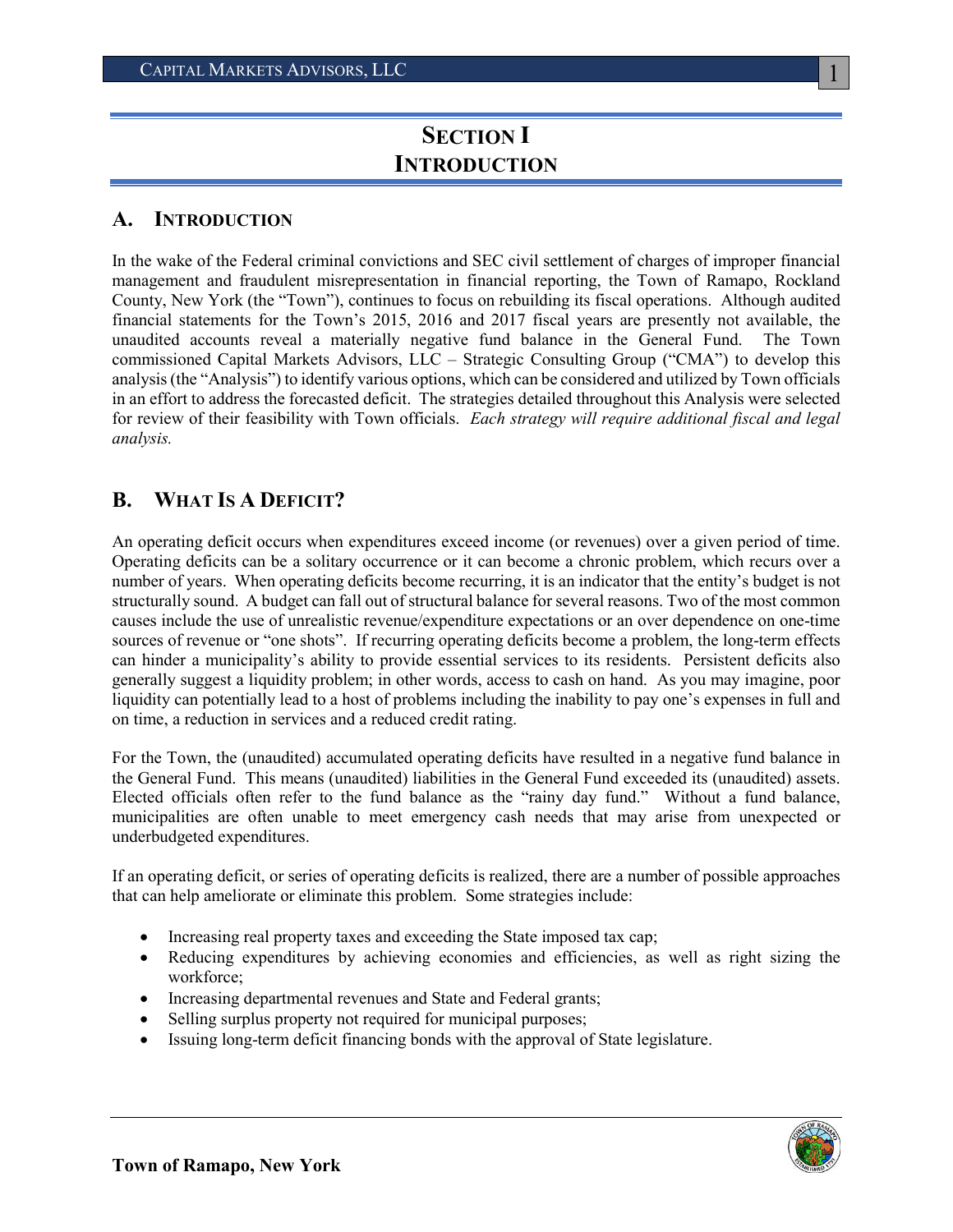### **C. OVERVIEW OF DEFICIT MANAGEMENT STRATEGIES**

The broad policy tools that local governments in the State of New York have most commonly employed to manage periods of severe fiscal instability have primarily involved conventional budget options such as exceeding the real property tax cap, developing other forms of revenue enhancements and expenditure reductions. Other strategies have included the sale of capital assets and the issuance of debt obligations to finance an accumulated fund deficit. It is important to note that non-recurring forms of revenue enhancements, such as the sale of property or the issuance of deficit bonds, include a certain level of future vulnerability. Although these methods may offer a temporary reprieve, they are not sustainable solutions if future fiscal operations are not brought into structural balance. Any strategy, or combination of strategies, should include the development of a structurally sound operating budget that is built upon realistic forecasts.

The Office of the New York State Comptroller ("OSC"), recommends that jurisdictions not use one-time revenues as a source of income to finance recurring expenditures.

Details relative to the most common deficit management strategies implemented by local governments in the New York are discussed in each section of this Analysis.

# **SECTION II REAL PROPERTY TAXES AND REVENUE INCREASES**

### **A. OVERVIEW**

Like all public jurisdictions, in order to operate and provide adequate services to residents and other stakeholders, the Town requires secure revenue sources that grow on an annual basis to keep pace with expenditures. Annual growth of recurring revenue sources is an important factor since the Town's largest expenditures (salaries, employee benefits, debt service, equipment, acquisitions, etc.) generally tend to increase annually.

Although most jurisdictions would likely prefer to avoid property tax increases, this source of funding generally constitutes the most significant form of recurring revenue. Thus, increasing real property taxes provides for a long-term fiscal benefit.

Like most municipalities, real property taxes represent the primary source of revenue for the Town. In fact, this source accounts for approximately 56.8% of total General Fund revenue included in the tentative budget for the fiscal year ending December 31, 2019. Nevertheless, there are certain constraints, which could provide an obstacle to the Town's ability to raise property taxes.

### **B. REAL PROPERTY TAX CONSTRAINTS AND CONSIDERATIONS**

**The Tax Cap.** On June 24, 2011, Chapter 97 of the Laws of 2011 (the "Tax Cap") was signed by Governor Cuomo. The Tax Cap applies to the vast majority of local governments in the State, and, among other things, restricts the amount of real property taxes that may be levied to the lesser of (i) two percent (2%) or (ii) the annual increase in the consumer price index ("CPI"), over the amount of the prior year's tax levy. Exceeding the Tax Cap does not require a public referendum. A resolution to pierce the cap can be approved



 $\mathcal{D}_{\mathcal{L}}$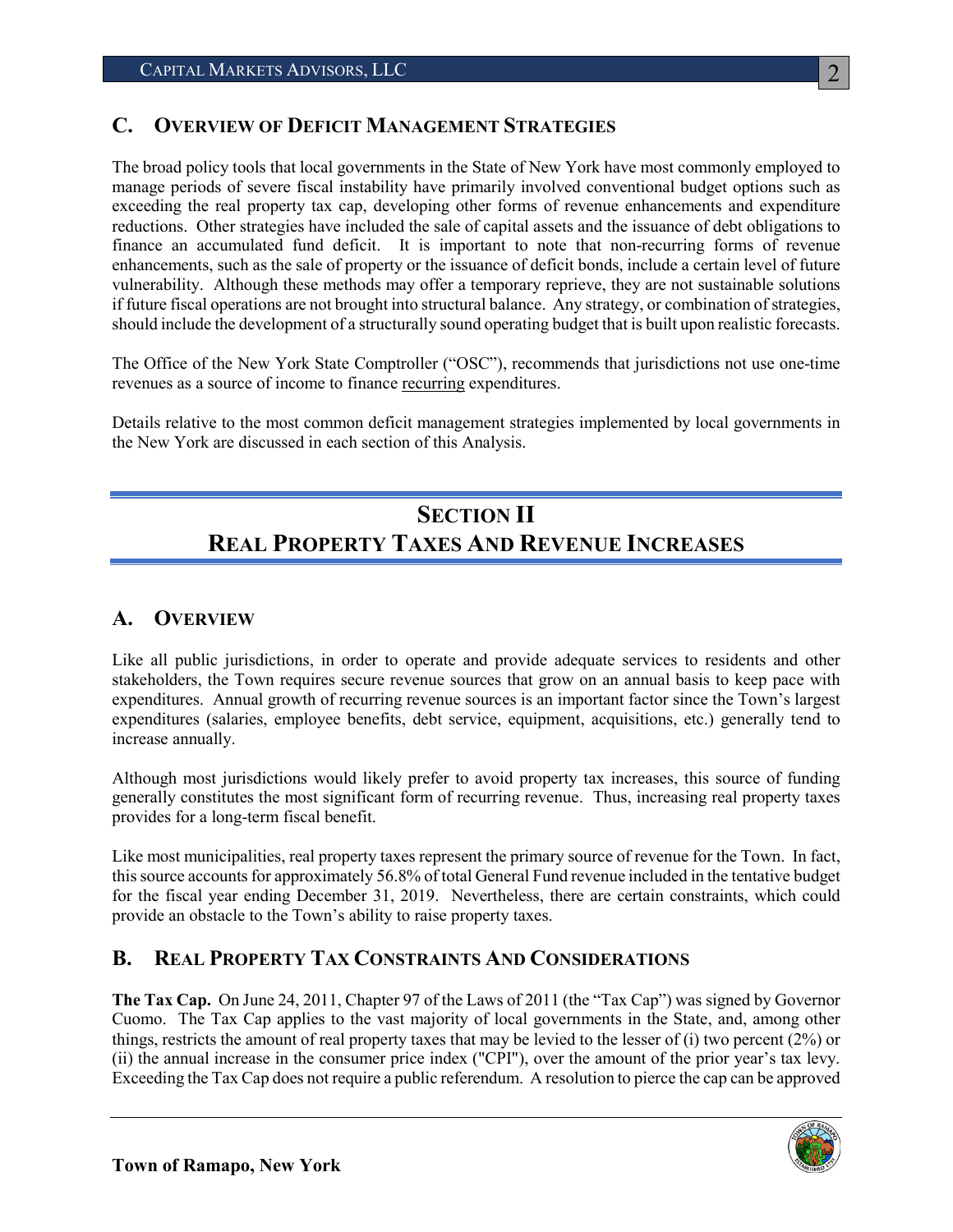by a vote of 60% or more of the governing board. In fact, a town boards' willingness to raise taxes above the cap, when critically needed, is considered a credit positive by the credit rating agencies.

Of note, the Town's 2019 tentative budget operates within the parameters of the New York real property tax cap. *However, to appropriately address the (unaudited) accumulated operating deficit in the General Fund, the Town should strongly consider exceeding the Tax Cap.* 

**Local Burden.** According to a recent report by CNBC, New York State has the highest tax burden inclusive of property taxes, income taxes and sales and use taxes, in the country. Given the State's already high property tax burden, it is important to consider the local tax base's ability to absorb any increase. In addition, if the local tax burden becomes too high, economic growth could be stalled.

*This is certainly not to say real property taxes should not be increased. Instead, future increases should be carefully considered for appropriateness and strategically structured so that they do not become oppressive to the local economy.* 

### **C. ALTERNATIVE REVENUE SOURCES**

In addition to analyzing its existing real property tax structure, it would be prudent for the Town to consider and actively seek out alternative sources of recurring revenues. Long-term structural balance requires that revenues match expenditures on an annual basis, which is why recurring revenue sources are vital. Although most commonly a one-time source of revenue, grants can provide immediate relief and may also offset the costs of implementing initiatives that will result in long-term savings.

In 2015 the City of Poughkeepsie submitted an application to the New York State Financial Restructuring Board (the "FRB") for a comprehensive review of its operations. The intention of the FRB is to supply resources to local governments that *have been deemed fiscally eligible*. However, even if deemed eligible, a jurisdiction must still submit an application for a comprehensive review by the FRB, which will be voted on by the 10-member board. If the application is approved, the FRB will complete a full review of a jurisdiction's operations and can make various recommendations based on the FRB's findings. As a part of this process, the FRB is authorized to offer grant funding associated with the recommendations. Grant funding can total as much as \$5 million. These funds are specific to key recommendations of the FRB and are meant to offset cost associated with the FRB's recommendations. After a lengthy process, in June of 2017, a special aid package of \$3 million was approved by the State and awarded to the City. The package included \$1 million for economic development, \$1.25 million to help resolve long-standing collective bargaining issues and \$0.75 million to consolidate certain transit functions. The award was a major accomplishment for the City. In fact, the bus consolidation recently was selected by the New York State Conference of Mayors ("NYCOM") as the first-place winner of its 2018 Local Government Achievement Award.

*Once audited information becomes available, CMA recommends that the Town apply for FRB services.*  Additional grants could also be sought by the Town. If grant awards are made, it's possible the amount of the perceived operating deficit could be reduced by the application of grant monies.

### **D. REAL PROPERTY TAXES AND REVENUE CONCLUSION**

Revenue enhancement strategies represent one type of deficit management strategy. Most commonly there are two revenue related options: (i) exceeding the State imposed Tax Cap, or (ii) seeking out alternative sources of recurring revenues.

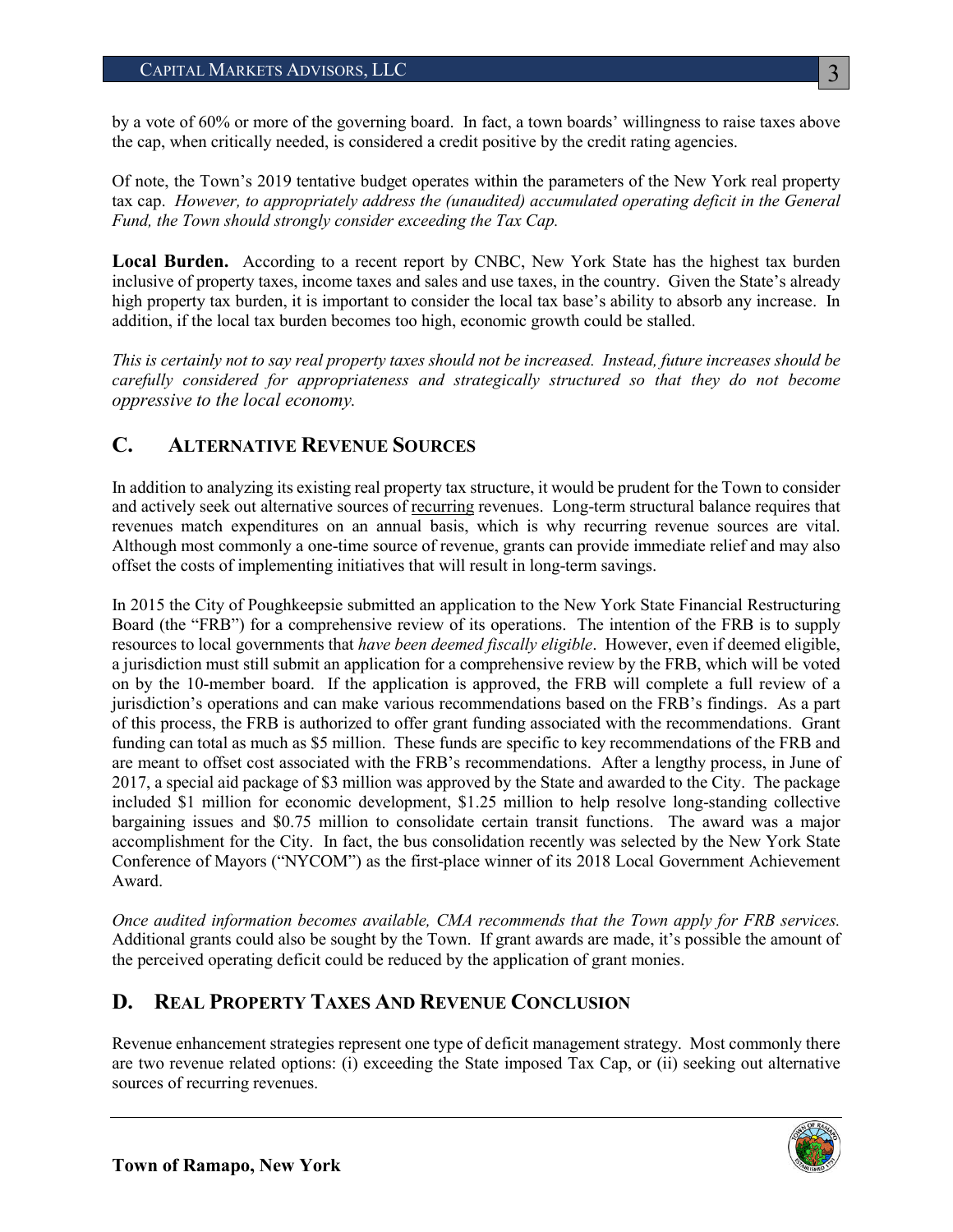#### CAPITAL MARKETS ADVISORS, LLC

According to Town officials, the Town successfully licenses its golf course which resulted in a reduction of expenditures of approximately \$800,000 (unaudited), plus an increase in departmental revenues of \$300,000 (unaudited), for a combined improvement of approximately \$1.1 million in the Town's financial position. Given the success of the golf course, *CMA recommends that the Town seek additional revenue enhancement opportunities at the departmental level wherever possible.* 

Most commonly, the revenue enhancing strategy is accompanied by some level of expenditure reductions.

# **SECTION III EXPENDITURE REDUCTIONS**

### **A. OVERVIEW**

Expenditure reductions may help to mitigate property tax increases and contribute to achieving fiscal stability. We note that approximately 54% of total expenditures tentatively budgeted for 2019 are comprised of salary and benefits. Some of the more common reduction strategies include hiring freezes, employee layoffs (if and when allowable), the delay of capital projects, service cuts, modification of health or fringe benefits and across-the-board departmental cuts. Cost reduction strategies should first consider which expenditures are discretionary and which are mandated. At the option of the Town, discretionary expenditure items may be considered for elimination. However, in all cases the objective would be to identify expenditure reductions without impacting critical service levels.

#### **B. SHARED SERVICE OPPORTUNITIES**

To mitigate losses, many jurisdictions have started to explore ways to eliminate duplicative services through the use of shared service agreements. In fact, New York State has been proactive in offering support for such initiatives. Shared services and efficiency opportunities may be present with both internally and with other local governments. These opportunities can reduce redundancies and subsequently decrease costs. Common areas considered for efficiencies include, administrative functions, human capital management, general operations, technology, public safety services, public works, recreation and infrastructure.

There are numerous State laws authorizing collaboration between jurisdictions. In fact, General Municipal Law Article 5-G provides wide-ranging authority for entities to investigate such activities. The types of joint projects that have been investigated are well documented by the State through its Local Government Services Division. The Division includes case studies of previous projects, information on applicable State funding to offset costs and various other resources. In addition to the Local Government Services Division, the Office of the State Comptroller and the New York State Attorney General's Office are usually able to provide technical and legal assistance in connection with the investigation of shared services.

Given the complex collective bargaining agreements and unique tax laws surrounding the Town, it may want to take advantage of State resources when considering functions for shared services.

We note that the Town participated in the county level shared services meetings over the past two years with limited results.

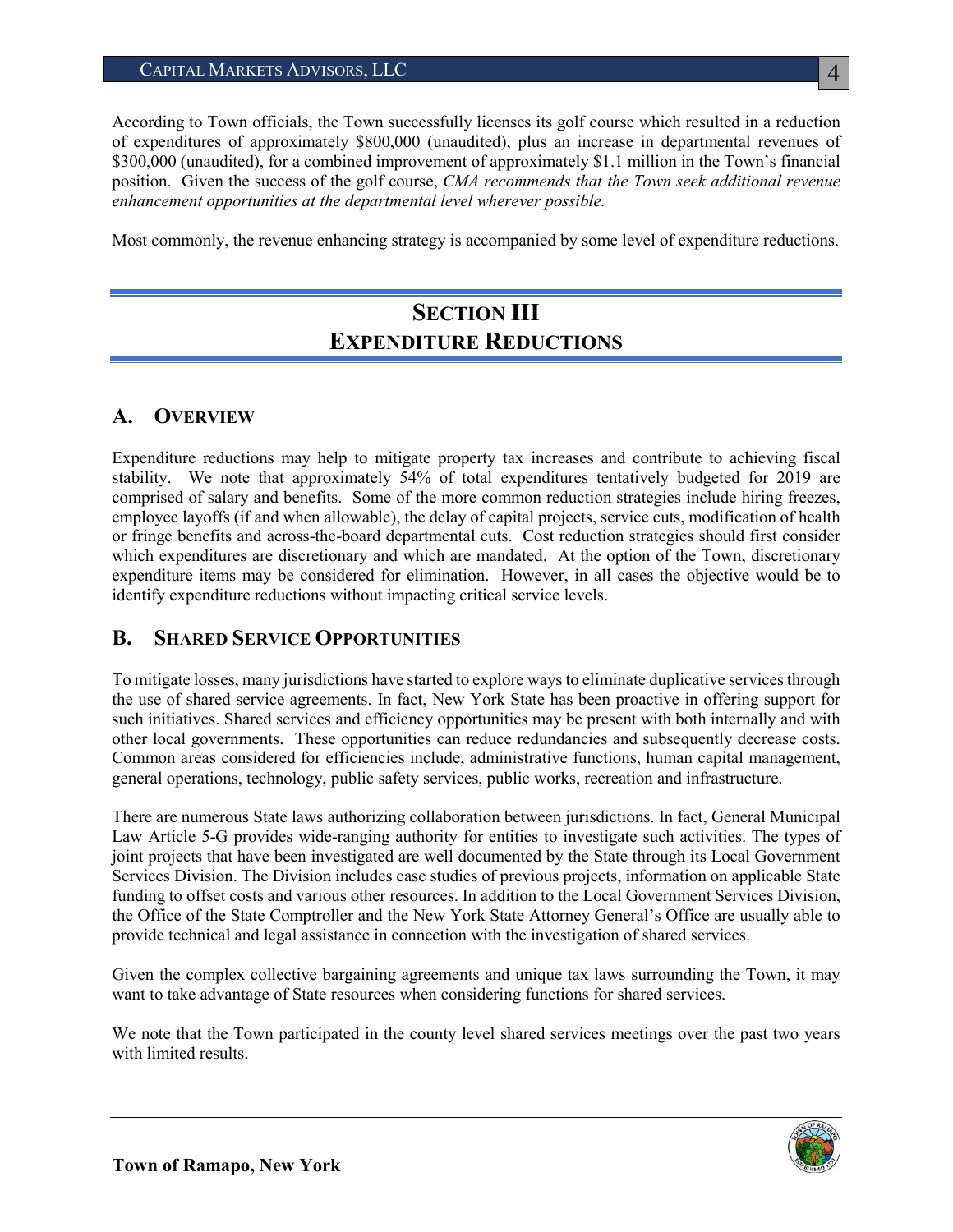### **C. EFFICIENCIES**

While costs may be reduced through shared services with other local governments, there may also be internal opportunities to reduce redundancies and subsequently costs.

For instance, Town officials have indicated that certain technologies may be outdated. As such, it may be possible to streamline current operations through the use of improved technology. According to Gartner, Inc., a research and advisory firm specializing in IT services, projects optimizing technology can effectively reduce certain costs by up to 50%. Furthermore, Forrester, Inc., another IT research and advisory firm, suggests that technology can be utilized to automate redundant workflow tasks. Automation is projected to reduce the time spent on those tasks by upwards of 60%, with an additional 20% reduction in the time taken to manage and support those tasks.

### **D. EXPENDITURE CONCLUSION**

Revenue enhancement strategies, expenditure controls and reductions, represent another type of deficit management strategy. Most commonly expenditure reductions are paired with revenue enhancement strategies.

# **SECTION IV DEFICIT FINANCING**

### **A. OVERVIEW**

Deficit financing is a technique in which a municipal government issues debt in order to finance accumulated financial shortfalls. Bond anticipation notes may be issued initially but they are generally converted to long-term serial bonds within a couple of years. Although a somewhat uncommon practice amongst New York State municipal jurisdictions, the use of deficit financing has become much more common in recent years. In fact, between 2004 and June 2014, the State Legislature passed 25 special acts authorizing, or amending authorizations for deficit financings. Most recently Rockland County, the cities of Long Beach, Yonkers and Glen Cove and the town of East Hampton were approved for such financings. Each of these jurisdictions is a CMA client.

Prior to the issuance of deficit financing, a municipality must first obtain authorization from both its governing board and subsequently from New York State. The State's approval entails the enactment of special legislation that is specifically tailored to the jurisdiction. In addition, before long-term bonds can be issued, the State, through its Comptroller's ("OSC") office, reviews the entity's finances in order to certify the actual size of the deficit. The entity will be permitted to bond only the amount of the deficit certified by the State.

### **B. STATE AUTHORIZATION AND REQUIRED ACTIONS**

Over the past several years the State's response to local governments in fiscal distress has been largely ad hoc. If approached by a fiscally distressed jurisdiction, the State Legislature *may* elect to take action.

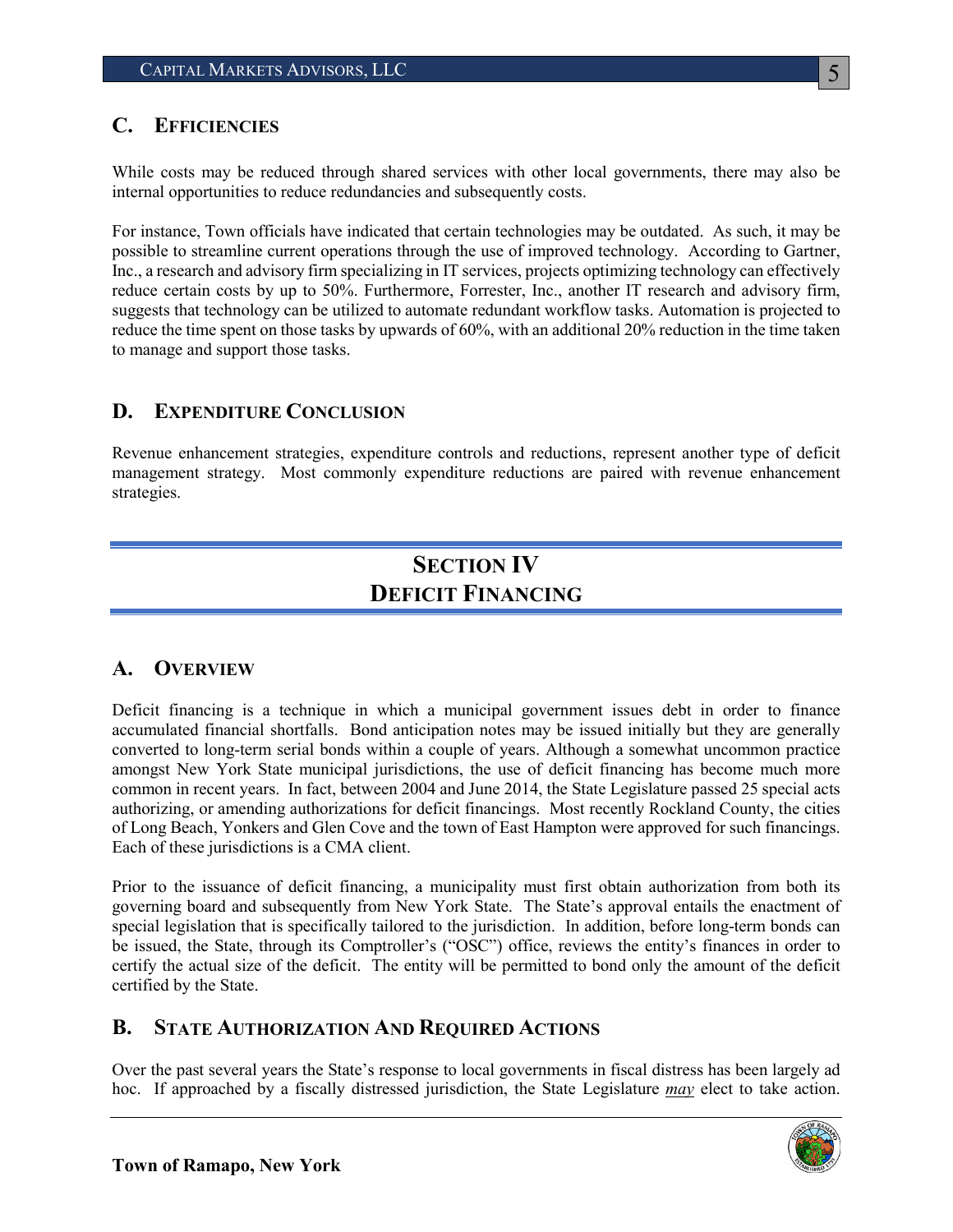Techniques utilized by the State Legislature to assist distressed jurisdictions in the past have included the award of emergency, one-time aid, permitting an entity to issue debt to finance a deficit, and, in extreme cases, appoint a control board with extraordinary powers. This latter measure has been taken in the cities of Buffalo and Yonkers and the counties of Erie and Nassau County; all CMA clients. It is also possible that the State could elect to take no action. When the State Legislature does authorize a municipal jurisdiction to issue debt to pay for an accumulated deficit, Local Finance Law  $\S$  10.10 requires oversight of the entity's finances by the State Comptroller for as long as the deficit bonds are outstanding.

As it relates to deficit financing, the State has generally imposed the following requirements:

- Ouarterly budget reporting
- Development and maintenance of a multi-year plan
- Prior review and approval of all subsequent debt issuance
- Oversight of the annual budget and multi-year plan by the OSC. OSC will review the proposed budget for reasonableness and will make recommendations as it sees fit. These recommendations should be incorporated by the entity prior to the adoption of the budget.

Although the above bullet points represent typical State requirements in connection with deficit financing, since the State's response has been so ad hoc, additional conditions, such as imposing a fiscal control board, could certainly be imposed. The State determines these requirements on a case-by-case basis.

In conclusion, State requirements associated with deficit financing can, to some extent, limit a jurisdiction's ability to self-govern certain financial matters. The restrictions are largely dependent on what is included in the special legislation adopted by the State in connection with the authorization of the deficit financing debt. Although no longer as common, the appointment of a fiscal control board would present the greatest impact on the Town*. As noted above, any requirements imposed by the State remain in place through the term of the deficit financing bonds.*

### **C. PAYMENT TERM OF DEFICIT FINANCING**

In general, the State permits a term of 10 years for the repayment of deficit financing. This period begins with the first issuance of debt, regardless of the debt instrument that is used whether it is bond anticipation notes or serial bonds. If an entity is able to demonstrate that paying the debt over 10 years is too burdensome, the State can authorize a longer term. For example, the legislation that was passed for the City of Newburgh included a payment term of 15 years. After the State authorizes a deficit financing, OSC will review the entity's financial records in order to certify the actual amount of the deficit. The par amount of the bonds or notes issued may not exceed the amount that has been certified by OSC.

*If a jurisdiction issues deficit bonds and subsequently generates annual operating surpluses, it may be required to call and redeem a portion of its outstanding deficit bonds or purchase tax exempt debt with a portion of the surplus revenues.* 

### **D. IMPACT OF A DEFICIT FINANCING - PROS AND CONS**

Prior to requesting special deficit legislation, there are various pros and cons that should be carefully considered by the requesting jurisdiction. Below is a summary of these considerations:

- *Pros:*
	- o The immediate infusion of funds would assist in alleviating short-term cash flow concerns.

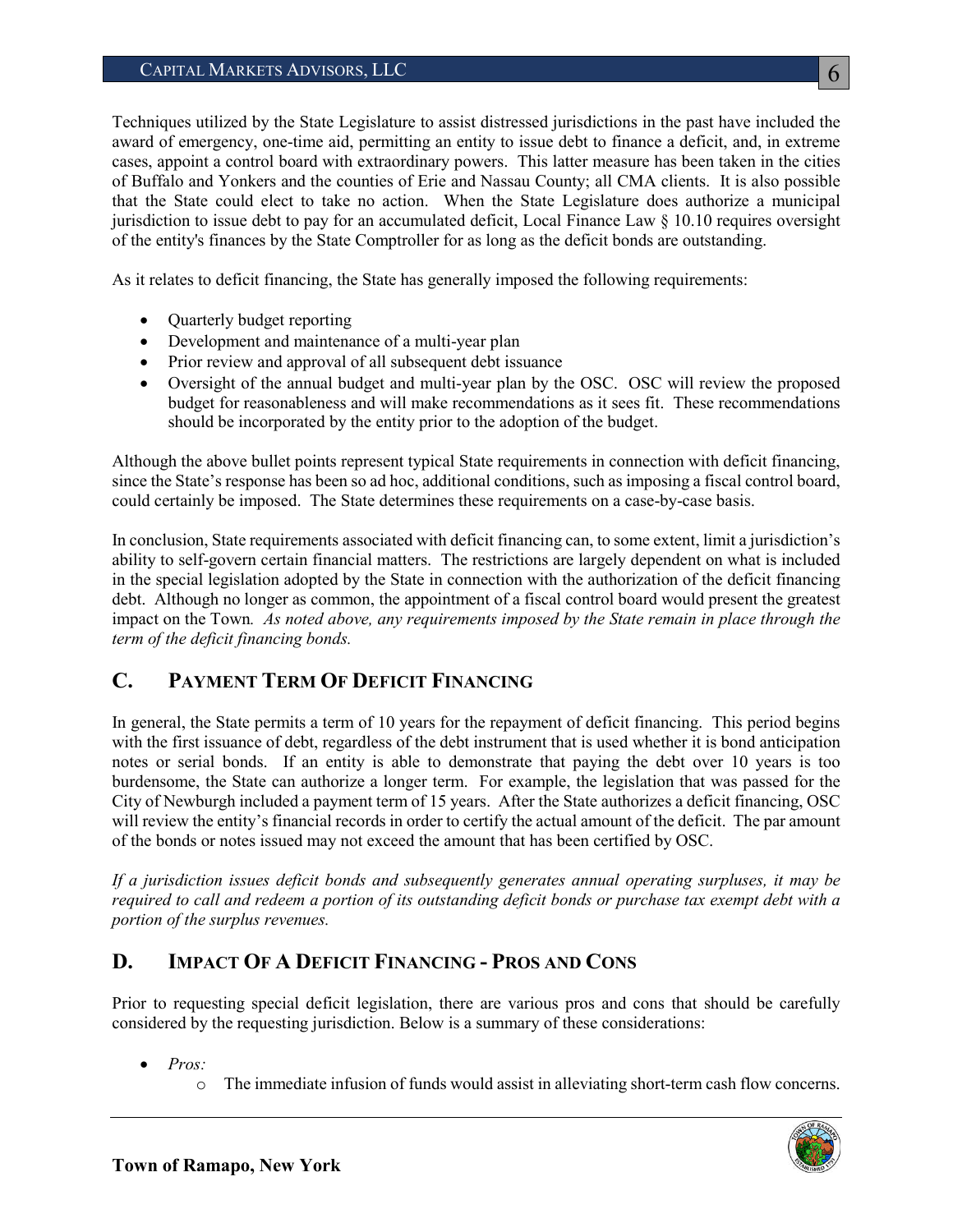- o Reducing short-term cash flow concerns would be positive from an investor's perspective and consequently the credit rating agencies' perspective.
- o Implementation of State requirements associated with special deficit legislation, particularly as it relates to budget recommendations, is usually mandatory. This may lessen the impact of decisions that are politically difficult or unpopular.
- *Cons:*
	- o Special deficit legislation will result in, at least to some extent, State oversight of certain financial matters, until the financing is paid in full.
	- o As with bond financing, there will be legal costs and issuance costs associated with a deficit financing.
	- o Depending on the State's legislation, a payment period of either 10 or more years is likely to be authorized. Principal payments sufficient to pay back the amount borrowed will be required annually over this period, in addition to semi-annual interest payments. The combination of these payments will increase the jurisdiction's current debt burden.

*Special Note: Increase To Property Taxes.* As noted above, oversight of the annual budget by the OSC will be a requirement if the Town is successful in securing State approval to issue deficit financing debt. During the application process, OSC will analyze the proposed budget and make recommendations as it sees fit. The intention is to ensure that the requesting jurisdiction's budget is structurally balanced. It is possible that an increase to the property tax levy could be a recommendation. However, given the State imposed 2% tax cap, this is an action that OSC would not take lightly.

CMA is aware of five entities that have recently issued deficit obligations, the Town of East Hampton, cities of Glen Cove, Newburgh and Yonkers and Rockland County. The case of Yonkers is not comparable for the purposes of this memo. As one of the "Big Five," the school district in Yonkers is comingled with the city. The issues surrounding the recent Yonkers issuance were the result of decisions made by the school district. However, in the cases of East Hampton, Glen Cove, Newburgh and Rockland County, property taxes were raised significantly prior to the jurisdictions' request to the State. As such, the post issuance budget recommendations for these entities did not include increases to real property taxes.

Rockland County used deficit financing as a strategy in its financial turnaround. The proceeds of the deficit obligations assisted Rockland County in its ability to promptly stabilize its fiscal conditions.

*(The remainder of this page has been left intentionally blank.)*

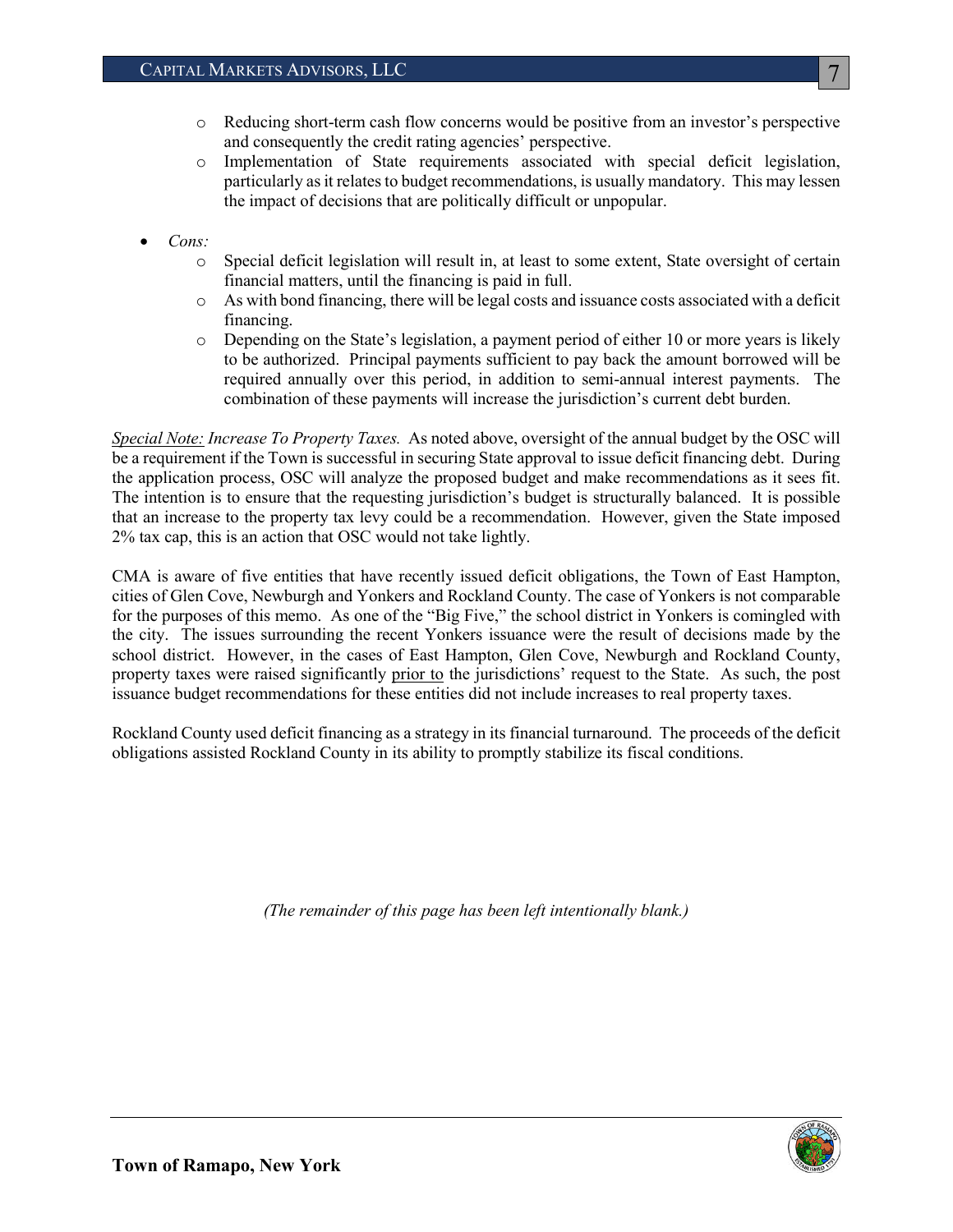# **SECTION V ASSET SALES**

### **A. OVERVIEW**

The sale of surplus government assets can effectively provide a one-time infusion of monies, which can counterbalance the effects of an accumulated deficit. Nevertheless, the process may be lengthy, unpopular with residents and could result in additional financial risk if improperly handled.

According to OSC, using non-recurring, one-shot revenues to support recurring expenditures may appear to offer a solution to an imbalanced budget; however, the strategy is a short-term solution and only temporarily defers the need to address structural budget imbalances. Localities may also wish to track nonrecurring expenditures to determine if they are using one-time windfalls to fund one-time capital expenses, ongoing operating expenses or establish reserves. If a jurisdiction is funding an increasing portion of its budget with such revenues, it may be using "one-shots" to address a structural imbalance between recurring revenue and recurring expenses. A locality's plan should aim to address this situation with long-term revenue or expenditure adjustments. The use of one-shots is frowned upon by the credit rating agencies.

### **B. CURRENT ASSETS**

Town officials have indicated there are presently several Town-owned properties, which could be considered for future sales. As noted throughout this analysis, the best approach to contending with a proposed deficit is usually a combination of various strategies. As such, it may be a prudent exercise for the Town to determine which properties are appropriate for sale. Nevertheless, since a sale would represent a one-time source of funds and a certain level of risk, it should not be considered as the sole means to balance the budget. The fund should purely represent a method to reduce the accumulated deficit.

# **SECTION VI CONCLUSION**

Failure to satisfactorily address the forecasted General Fund deficit may have a materially adverse impact on the Town. Despite the challenges that may be ahead, the development of this memorandum alone denotes that steps are being taken toward corrective measures. Success will be largely contingent upon a coordinated effort, collaboration between various interested parties and a combination of the strategies previously discussed. A sustainable, balanced budget in the near-term can be an achievable goal with the proper planning and implementation of a well-developed recovery strategy.

We recommend that the Town consider the following course of immediate action(s):

- Identify surplus property that can be legally sold and is not required for Town purposes to be offered for sale; if successful, asset sales may bring some level of immediate relief as other initiatives are being pursued;
- Continue the internal cost reduction and revenue enhancing measures already underway including the outside expert study of the baseball stadium;
- Identify additional cost reductions and revenue enhancing measures;